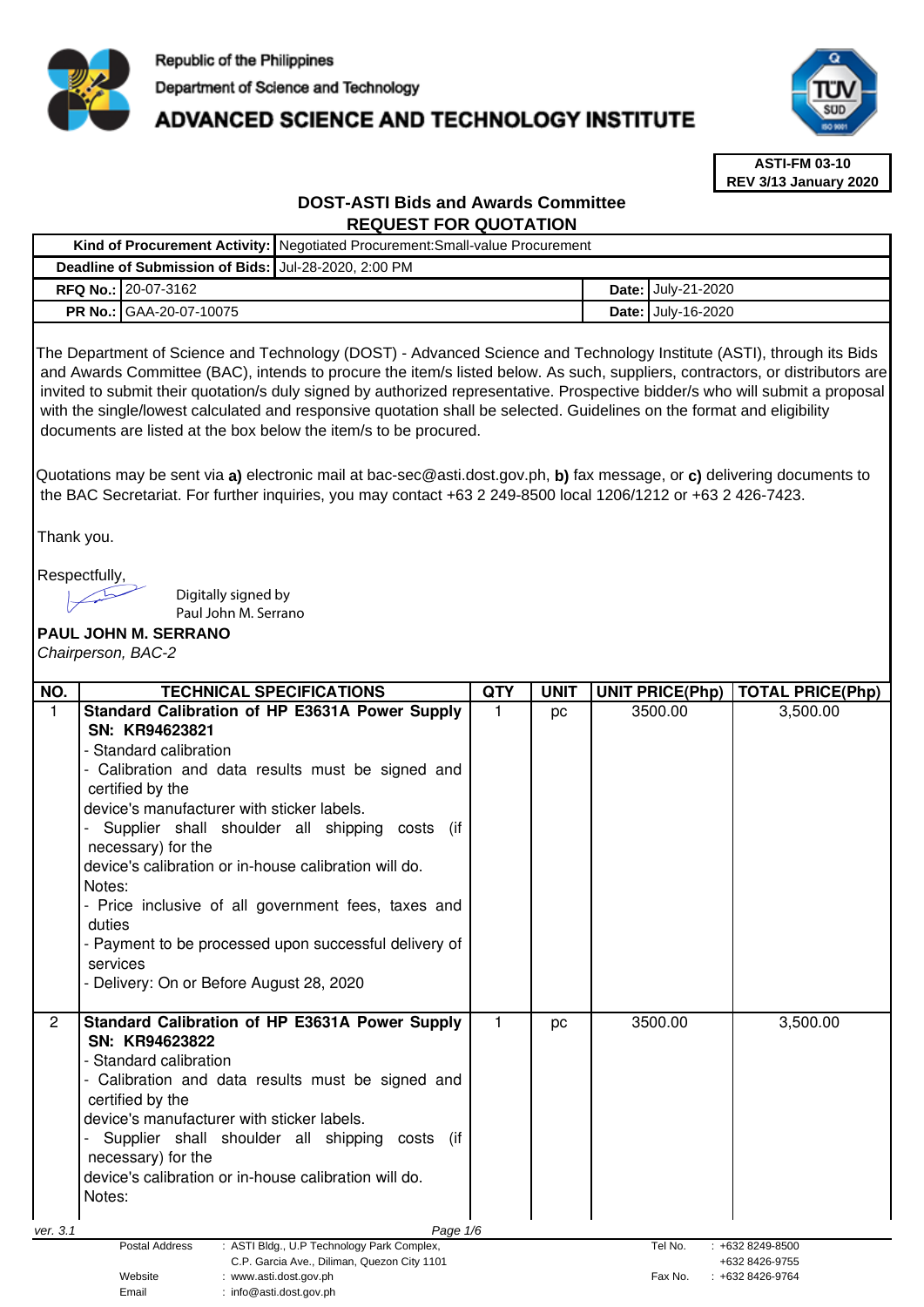|   | Price inclusive of all government fees, taxes and<br>duties<br>- Payment to be processed upon successful delivery of<br>services<br>- Delivery: On or Before August 28, 2020                                                                                                                                                                                                                                                                                                                                                                          |              |    |         |          |
|---|-------------------------------------------------------------------------------------------------------------------------------------------------------------------------------------------------------------------------------------------------------------------------------------------------------------------------------------------------------------------------------------------------------------------------------------------------------------------------------------------------------------------------------------------------------|--------------|----|---------|----------|
| 3 | Standard Calibration of Power Supply Agilent<br>E3631A SN: MY40001462<br>- Standard calibration<br>- Calibration and data results must be signed and<br>certified by the<br>device's manufacturer with sticker labels.<br>Supplier shall shoulder all shipping costs (if<br>necessary) for the<br>device's calibration or in-house calibration will do.<br>Notes:<br>- Price inclusive of all government fees, taxes and<br>duties<br>- Payment to be processed upon successful delivery of<br>services<br>- Delivery: On or Before August 28, 2020   | 1            | pc | 3500.00 | 3,500.00 |
| 4 | Standard Calibration of Power Supply Agilent<br>U8032A SN: MY52450001<br>- Standard calibration<br>- Calibration and data results must be signed and<br>certified by the<br>device's manufacturer with sticker labels.<br>Supplier shall shoulder all shipping costs (if<br>necessary) for the<br>device's calibration or in-house calibration will do.<br>Notes:<br>- Price inclusive of all government fees, taxes and<br>duties<br>- Payment to be processed upon successful delivery of<br>services<br>- Delivery: On or Before August 28, 2020   | 1            | pc | 3500.00 | 3,500.00 |
| 5 | Standard Calibration of Power Supply Agilent<br>E3630A 0E3 SN: LR 38497<br>- Standard calibration<br>- Calibration and data results must be signed and<br>certified by the<br>device's manufacturer with sticker labels.<br>Supplier shall shoulder all shipping costs (if<br>necessary) for the<br>device's calibration or in-house calibration will do.<br>Notes:<br>- Price inclusive of all government fees, taxes and<br>duties<br>- Payment to be processed upon successful delivery of<br>services<br>- Delivery: On or Before August 28, 2020 | $\mathbf{1}$ | pc | 3500.00 | 3,500.00 |
| 6 | Standard Calibration of Digital Multimeter Agilent<br>34401A SN: MY41037604<br>- Standard calibration<br>- Calibration and data results must be signed and<br>certified by the<br>device's manufacturer with sticker labels.<br>Supplier shall shoulder all shipping costs (if                                                                                                                                                                                                                                                                        | 1.           | pc | 3500.00 | 3,500.00 |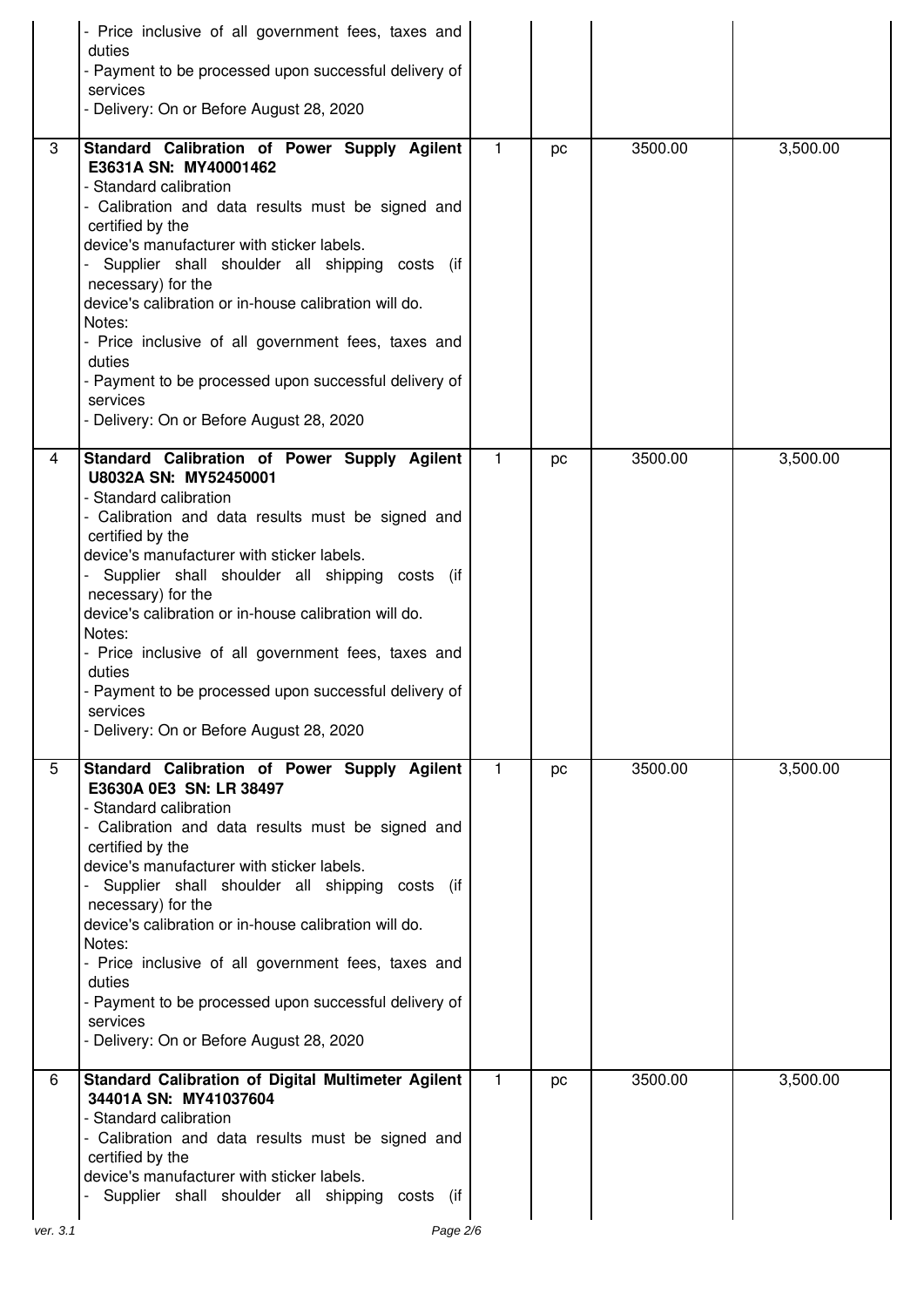|                | necessary) for the<br>device's calibration or in-house calibration will do.<br>Notes:<br>- Price inclusive of all government fees, taxes and<br>duties<br>- Payment to be processed upon successful delivery of<br>services<br>- Delivery: On or Before August 28, 2020                                                                                                                                                                                                                                                                                                          |              |    |         |          |
|----------------|----------------------------------------------------------------------------------------------------------------------------------------------------------------------------------------------------------------------------------------------------------------------------------------------------------------------------------------------------------------------------------------------------------------------------------------------------------------------------------------------------------------------------------------------------------------------------------|--------------|----|---------|----------|
| $\overline{7}$ | Standard Calibration of Waveform<br>Generator<br>Agilent 33220A SN: MY44000295<br>- Standard calibration<br>- Calibration and data results must be signed and<br>certified by the<br>device's manufacturer with sticker labels.<br>Supplier shall shoulder all shipping costs (if<br>necessary) for the<br>device's calibration or in-house calibration will do.<br>Notes:<br>- Price inclusive of all government fees, taxes and<br>duties<br>- Payment to be processed upon successful delivery of<br>services<br>- Delivery: On or Before August 28, 2020                     | 1.           | pc | 3500.00 | 3,500.00 |
| 8              | Calibration of Jartul<br><b>Standard</b><br>JT6321A<br><b>DC</b><br>Electronic Load SN: 6321A1425120<br>- Standard calibration<br>- Calibration and data results must be signed and<br>certified by the<br>device's manufacturer with sticker labels.<br>Supplier shall shoulder all shipping costs (if<br>necessary) for the<br>device's calibration or in-house calibration will do.<br>Notes:<br>Price inclusive of all government fees, taxes and<br>duties<br>- Payment to be processed upon successful delivery of<br>services<br>- Delivery: On or Before August 28, 2020 | $\mathbf{1}$ | pc | 3500.00 | 3,500.00 |
| 9              | <b>Standard Calibration of Digital Oscilloscope Agilent</b><br>DS07054A SN: MY48250026<br>- Standard calibration<br>- Calibration and data results must be signed and<br>certified by the<br>device's manufacturer with sticker labels.<br>Supplier shall shoulder all shipping costs (if<br>necessary) for thedevice's calibration or in-house<br>calibration will do.<br>Notes:<br>- Price inclusive of all government fees, taxes and<br>duties<br>- Payment to be processed upon successful delivery of<br>services<br>- Delivery: On or Before August 28, 2020              | 1.           | pc | 3500.00 | 3,500.00 |
| 10             | Standard Calibration of Milliamp Process Clamp<br>Meter FLUKE 771 SN: 99660037<br>- Standard calibration<br>- Calibration and data results must be signed and                                                                                                                                                                                                                                                                                                                                                                                                                    | 1            | pc | 2500.00 | 2,500.00 |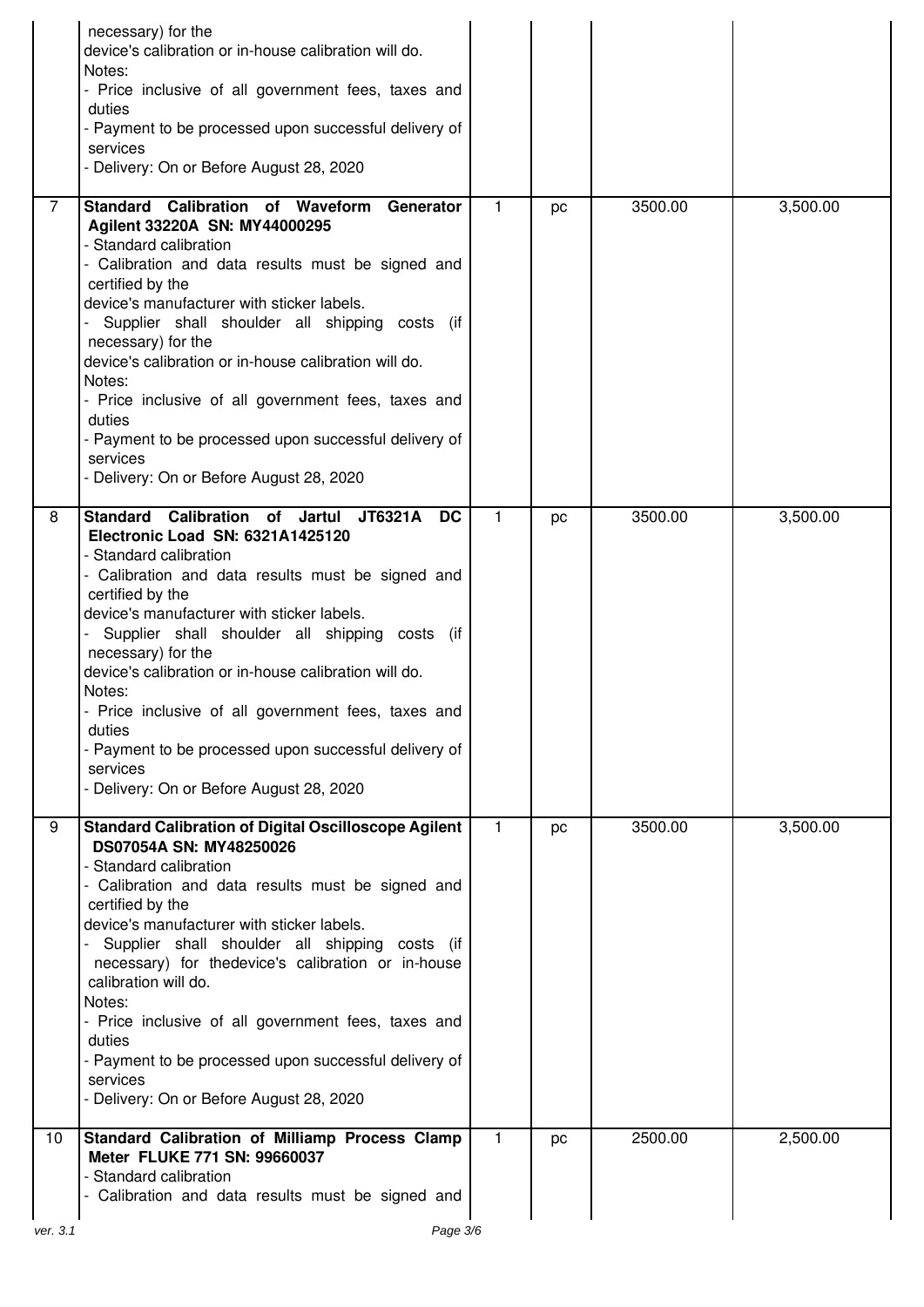|                 | certified by the<br>device's manufacturer with sticker labels.<br>Supplier shall shoulder all shipping costs (if<br>necessary) for the<br>device's calibration or in-house calibration will do.<br>Notes:<br>- Price inclusive of all government fees, taxes and<br>duties<br>- Payment to be processed upon successful delivery of<br>services<br>- Delivery: On or Before August 28, 2020                                                                                                                                                                  |              |    |         |          |
|-----------------|--------------------------------------------------------------------------------------------------------------------------------------------------------------------------------------------------------------------------------------------------------------------------------------------------------------------------------------------------------------------------------------------------------------------------------------------------------------------------------------------------------------------------------------------------------------|--------------|----|---------|----------|
| 11              | Standard Calibration of Milliamp Process Clamp<br>Meter FLUKE 771 SN: 17400160<br>- Standard calibration<br>- Calibration and data results must be signed and<br>certified by the<br>device's manufacturer with sticker labels.<br>Supplier shall shoulder all shipping costs (if<br>necessary) for the<br>device's calibration or in-house calibration will do.<br>Notes:<br>- Price inclusive of all government fees, taxes and<br>duties<br>- Payment to be processed upon successful delivery of<br>services<br>- Delivery: On or Before August 28, 2020 | $\mathbf{1}$ | pc | 2500.00 | 2,500.00 |
| 12 <sup>2</sup> | Standard Calibration of Laser Distance Meter<br>FLUKE 416D SN: 612543847<br>- Standard calibration<br>- Calibration and data results must be signed and<br>certified by the<br>device's manufacturer with sticker labels.<br>Supplier shall shoulder all shipping costs (if<br>necessary) for the<br>device's calibration or in-house calibration will do.<br>Notes:<br>- Price inclusive of all government fees, taxes and<br>duties<br>- Payment to be processed upon successful delivery of<br>services<br>- Delivery: On or Before August 28, 2020       | $\mathbf{1}$ | pc | 6020.00 | 6,020.00 |
| 13              | <b>Standard Calibration of Dry-well Calibrator FLUKE</b><br>9102S SN: A96582<br>- Standard calibration<br>- Calibration and data results must be signed and<br>certified by the<br>device's manufacturer with sticker labels.<br>Supplier shall shoulder all shipping costs (if<br>necessary) for the<br>device's calibration or in-house calibration will do.<br>Notes:<br>- Price inclusive of all government fees, taxes and<br>duties<br>- Payment to be processed upon successful delivery of<br>services<br>- Delivery: On or Before August 28, 2020   | 1            | pc | 3500.00 | 3,500.00 |
| 14<br>ver. 3.1  | <b>Standard Calibration of Pressure Calibrator Fluke</b><br>Page 4/6                                                                                                                                                                                                                                                                                                                                                                                                                                                                                         | 1            | pc | 5500.00 | 5,500.00 |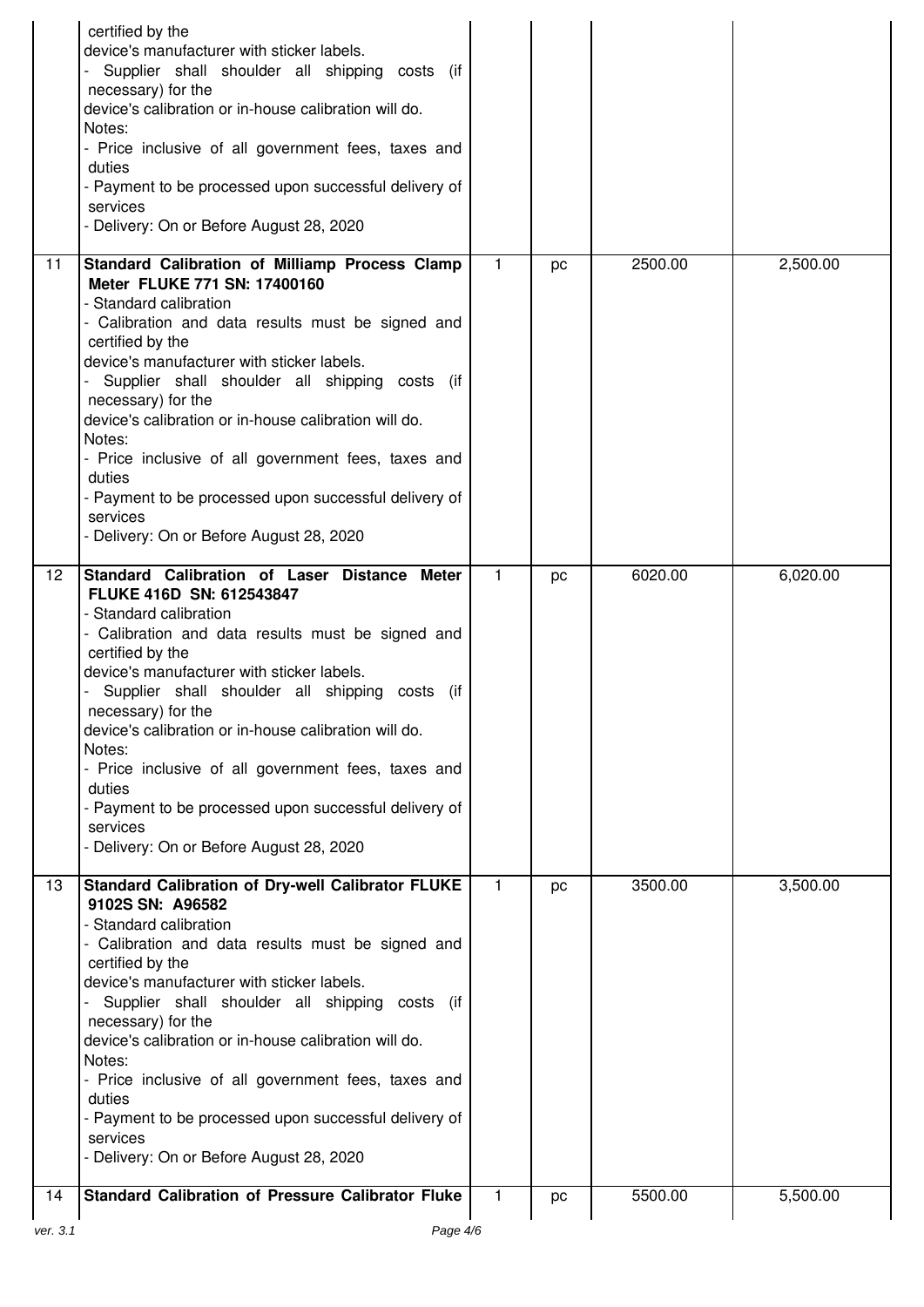| 718-300G SN: 1441143<br>- Standard calibration<br>- Calibration and data results must be signed and<br>certified by the<br>device's manufacturer with sticker labels.<br>Supplier shall shoulder all shipping costs (if<br>necessary) for the<br>device's calibration or in-house calibration will do.<br>Notes:<br>- Price inclusive of all government fees, taxes and<br>duties<br>- Payment to be processed upon successful delivery of<br>services<br>- Delivery: On or Before August 28, 2020 |               |
|----------------------------------------------------------------------------------------------------------------------------------------------------------------------------------------------------------------------------------------------------------------------------------------------------------------------------------------------------------------------------------------------------------------------------------------------------------------------------------------------------|---------------|
| TOTAL APPROVED BUDGET FOR THE CONTRACT:                                                                                                                                                                                                                                                                                                                                                                                                                                                            | Php 51,520.00 |

### **A. Submission of Quotations**

- 1. Quotation/s shall include the Request for Quotation and/or the Purchase Request Number as state above;
- 2. Pictures or brand/model names or numbers, if applicable, should be specified in the quotation/s; and
- 3. Quotation/s must be signed by the company's duly authorized representative.

#### **B. Eligibiliy Requirements**

Pursuant to Annex "H" or Consolidated Guidelines for the Alternative Methods of Procurement of the 2016 Implementing Rules and Regulations (IRR) of Republic Act (RA) No. 9184, as amended by Government Procurement Policy Board Resolution No. 21-2017 dated 30 May 2017, the following documents shall be submitted except for Repeat Order, Shopping under Section 52.1(a), and Negotiated Procurement under Sections 53.1 (Two-Failed Biddings), and 53.5 (Agency-to-Agency):

#### **For Procurement of Goods**

- 1. Upon submission of quotation
	- PhilGEPS Platinum Membership Certificate including Annex "A". If not available, the following alternate documents may be submitted:
		- PhilGEPS Registration Number
		- Mayor's Permit
			- For individuals/professionals engaged under Section 53.6, 53.7 and 53.9 of the 2016 IRR of RA No. 9184, only the Bureau of Internal Revenue (BIR) Certificate of Registration shall be submitted in lieu of the Mayor's Permit.
- 2. Upon issuance of Notice of Award (NOA)
	- ✓ Omnibus Sworn Statement
		- Applicable only for bidders who have submitted their quotation on item/s with a total Approved Budget for the Contract (ABC) of above Php50,000.00.
	- Income/Business Tax Return
		- Applicable only for: **a)** bidders who have submitted their quotation on item/s with a total ABC of above Php500,000.00; and **b)** bidders for Lease of Real Property and Venue (except for government agencies as lessors).

#### **For Procurement of Infrastructure**

- 1. The requirements for Goods with the same submission indicated therein; and
- 2. Valid Philippine Contractors Accreditation Board License.